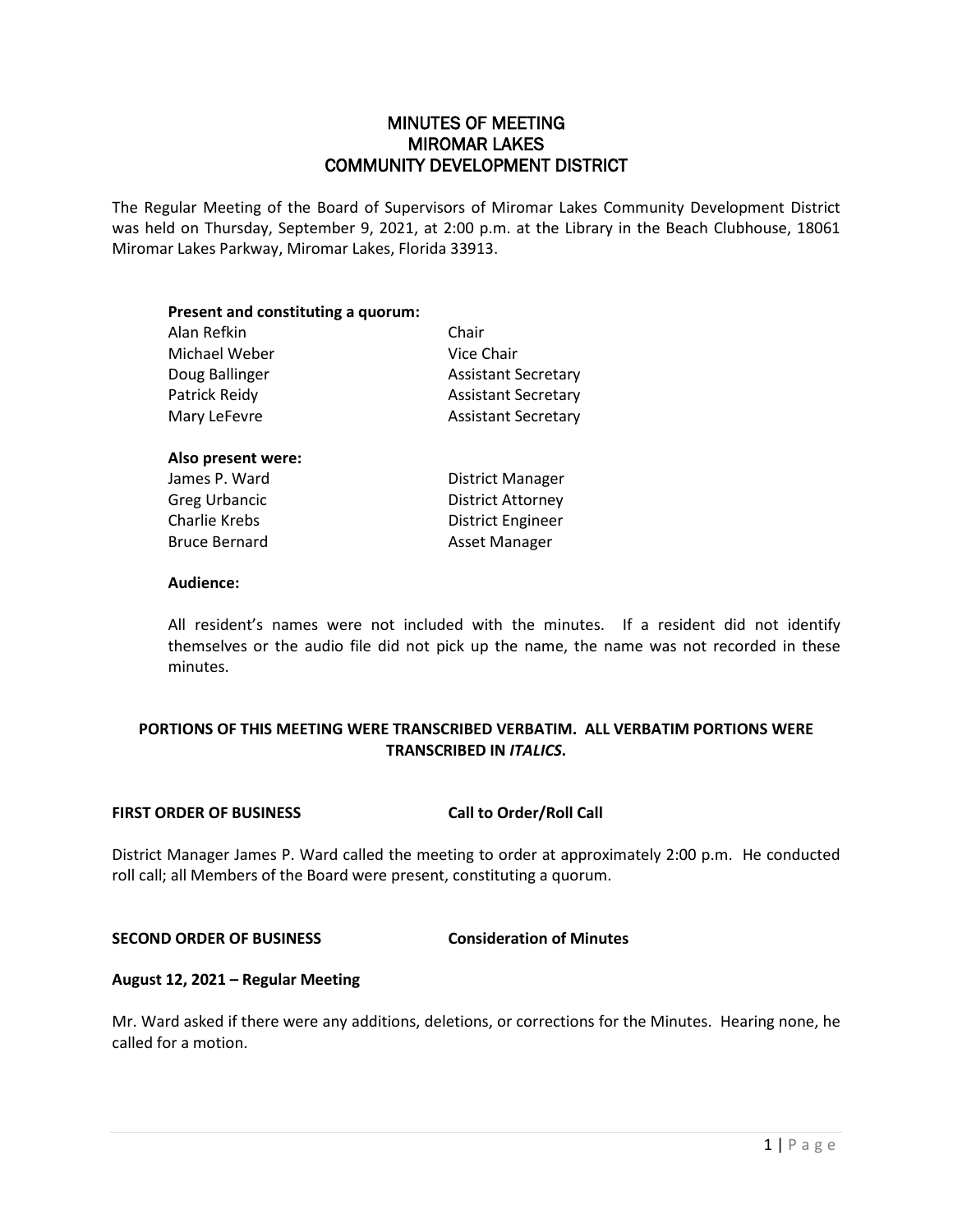**On MOTION made by Mr. Doug Ballinger, seconded by Mr. Patrick Reidy, and with all in favor, the August 12, 2021, Regular Meeting Minutes were approved.** 

# **THIRD ORDER OF BUSINESS PUBLIC HEARING**

# **PUBLIC HEARING RELATED TO THE ADOPTION OF RULE 1 REGARDING THE OPERATIONS AND MAINTENANCE OF THE DISTRICT'S STORMWATER MANAGEMENT SYSTEM**

Mr. Ward explained the public hearing process including public comment, Board discussion and vote.

# **I. Public Comment**

Mr. Ward asked if there were any members of the public present or via audio or video with any comments or questions with respect to the adoption of the District's Rule; there were none.

#### **II. Notice of Advertisement of Public Hearing**

#### **III. Board Comment and Consideration**

Mr. Ward noted the Rule was enclosed in the Agenda Packet, was approved by the Board previously, and was unchanged since that time.

Mr. Doug Ballinger stated at the previous meeting it was noted the Miromar Lakes Attorney had not yet reviewed the Rule. He asked if this had been done.

Mr. Ward explained the attorney was requested to review the Agreement for the Reserve Account, not the Rule. He stated attached to the Rule were maps illustrating the drainage basins, wetland areas, drainage pipes, areas currently maintained by the CDD, etc. He asked if there were any questions.

Mr. Weber asked if the CDD maintained the North Lake.

Mr. Ward responded in the negative.

Mr. Ballinger asked about the rip rap area as it was not included on the map.

Mr. Ward asked Mr. Charlie Krebs to recolor the rip rap areas and existing drainpipes to ensure these were visible. He commended Mr. Krebs for his work on the map. The Board thanked Mr. Krebs.

Ms. LeFevre noted the phrase "generally speaking" had been removed from the Rule and it seemed the residents were deemed responsible for their own property.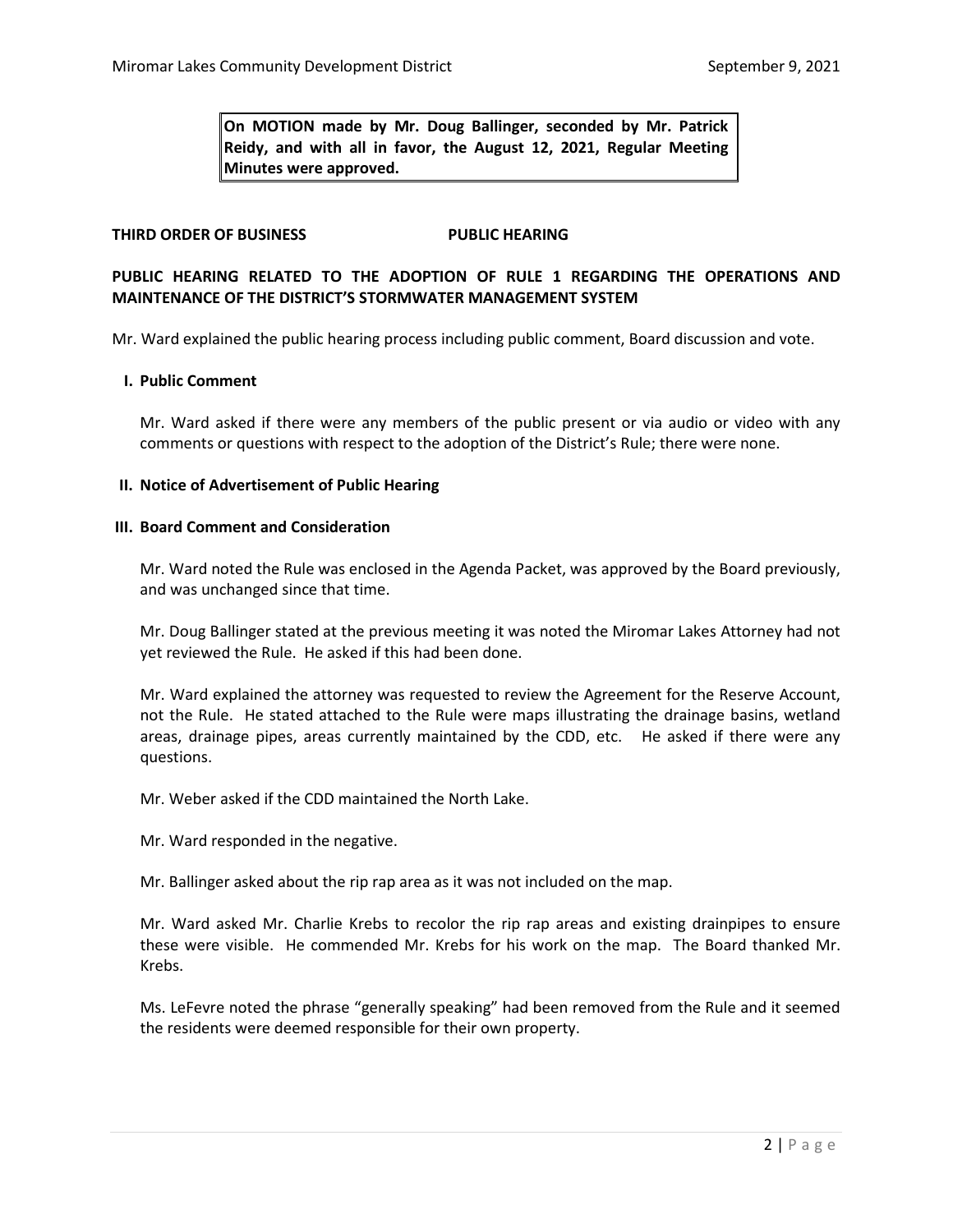Mr. Ward concurred. He noted the Rule also established there was a procedure for residents who wished to build within the Lake Maintenance Easement (LME); this procedure would be further discussed at a future meeting.

# **IV. Consideration of Resolution 2021-10, a Resolution of the Board of Supervisors of Miromar Lakes Community Development District adopting Stormwater Management Rules and Policies**

Mr. Ward called for a motion.

# **On MOTION made by Mr. Alan Refkin, seconded by Ms. Mary LeFevre, and with all in favor, Resolution 2021-10 was adopted, and the Chair was authorized to sign.**

Mr. Ward noted at the next meeting the Board would review the operating policies to be implemented as a result of this Rule. He noted at this meeting Mr. Krebs would present a map illustrating where the rip rap was located, which rip rap was and was not owned by the CDD, which rip rap was or was not acceptable for transfer to the CDD, all property encroachments, etc.

# **FOURTH ORDER OF BUSINESS Staff Reports**

**I. District Attorney**

No report.

**II. District Engineer**

No report.

# **III. Asset Manager**

**a) Operations Report September 1, 2021**

No report.

# **IV. District Manager**

# **a) Continued discussion of Agreement with Master HOA to include use of Reserve Funds**

Mr. Ward stated when a resident bought a home in Miromar Lakes, said resident paid approximately \$7,500 dollars into the HOA fund; this HOA fund had accumulated approximately \$3 million dollars. He noted this was not a reserve fund and the HOA could use these funds as it deemed appropriate. He stated the Miromar HOA indicated it did not wish to restrict the use of these funds as a reserve account through an agreement with the CDD, but the intent was if something happened, these HOA funds would be available; the decision regarding whether to use these funds and how to use these funds would be made by the HOA at that time. He noted the District would not be a part of that decision making process. He stated the CDD would not be able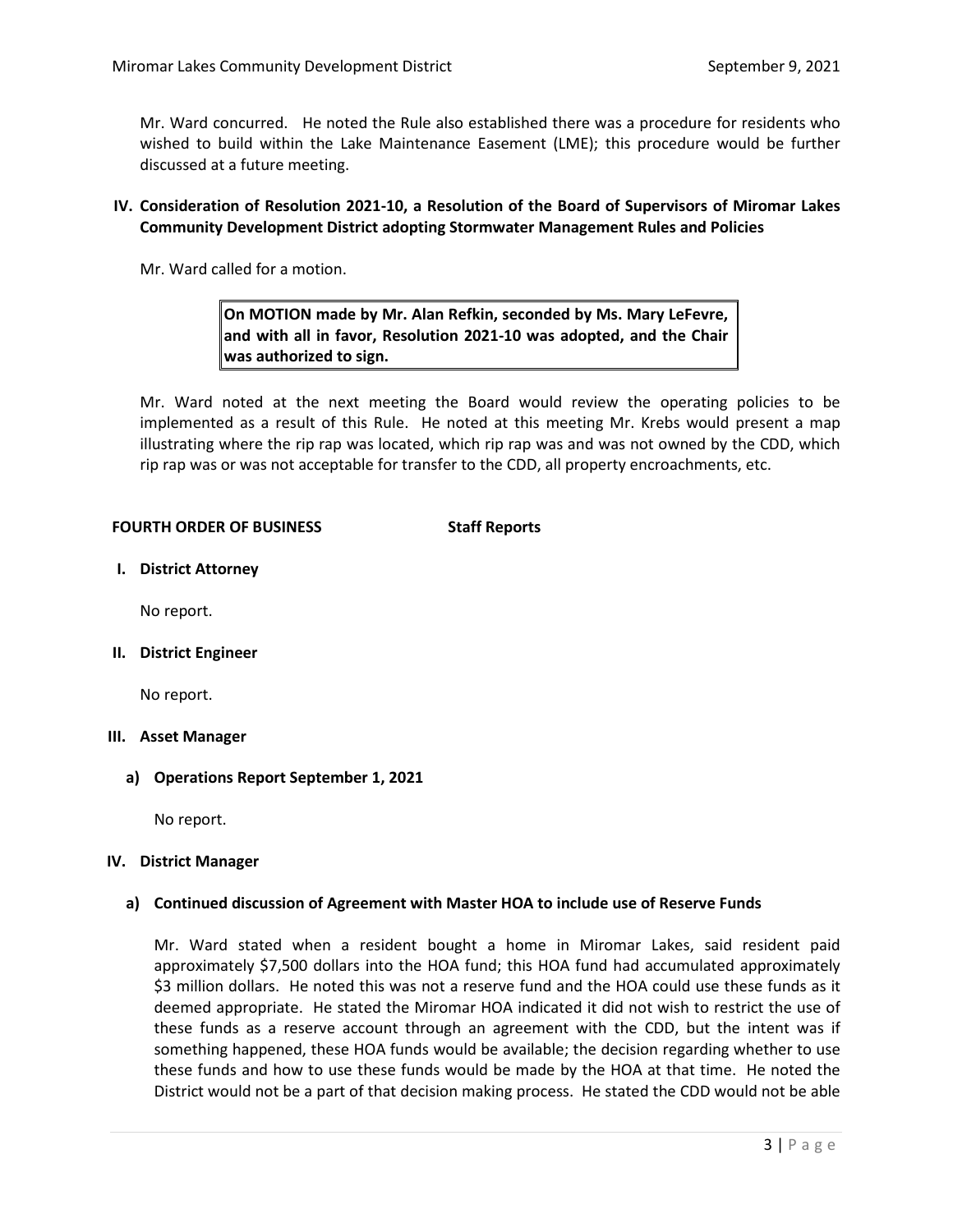to further codify an agreement with the HOA regarding the use of HOA funds as a reserve. He noted the CDD should decide if it needed to establish its own reserve fund. He stated the Reserve Study was completed last night and would be included with the October or November Agenda.

Mr. Weber asked if this meant the HOA funds were not available to the CDD as a reserve fund. He stated he felt this meant the funds might be available if needed, but there was no guarantee.

Discussion ensued regarding how repairs would be funded if there were a storm event and the landscaping was severely damaged; the HOA possibly allowing HOA funds to be utilized by the CDD, but there being no guarantee; the possibility of insurance coverage; fund restrictions; designated funds; the possibility of an Agreement with the HOA regarding accumulating reserves for specific uses; whether growing a reserve account in the CDD would be "double reserving" resident funds; the current Landscaping Agreement with the HOA indicating the HOA was responsible for replacement of any damaged landscaping; what would happen if the Landscaping Agreement with the HOA was terminated; what would happen when the residents took over the HOA; and the HOA having the ability to terminate the Landscaping Agreement at any time.

Mr. Ward explained the current landscaping agreement with the HOA dictated the HOA was responsible for all landscaping maintenance, including replacement when needed. He noted no modification of the Agreement was necessary if there were no added requirements regarding designating specific funds for landscaping reserves.

# **b) Financial Statement for period ending August 31, 2021 (unaudited)**

Mr. Ward stated he included a simple analysis of the financial statements as requested including projected financials for September. He noted there was an estimate of approximately \$600,000 dollars in total expenditures; this was approximately \$44,000 dollars over the expenditure limit excluding the reserve account. He stated the \$95,000 dollars would be reduced by \$44,000 dollars going into Fiscal Year 2022. He noted the unexpected expenditures for fish, midge flies and toads were the biggest issues in this budget.

Mr. Bruce Bernard concurred.

Mr. Reidy stated if everything was ideal, the CDD would be plus \$95,000 dollars, as it was the CDD would be plus around \$50,000 dollars.

Discussion ensued regarding a bigger contingency for future budgets.

# **FIFTH ORDER OF BUSINESS Supervisor's Requests and Audience Comments**

Mr. Ward asked if there were any Supervisor's requests.

Mr. Reidy asked what would happen if the CDD needed to quickly bring in a large sum of money, such as \$500,000 dollars, for an emergency expenditure.

Mr. Ward explained there were two options, one was borrowing money and repaying the money through an assessment; this was difficult. He stated the second option was to levy a special assessment.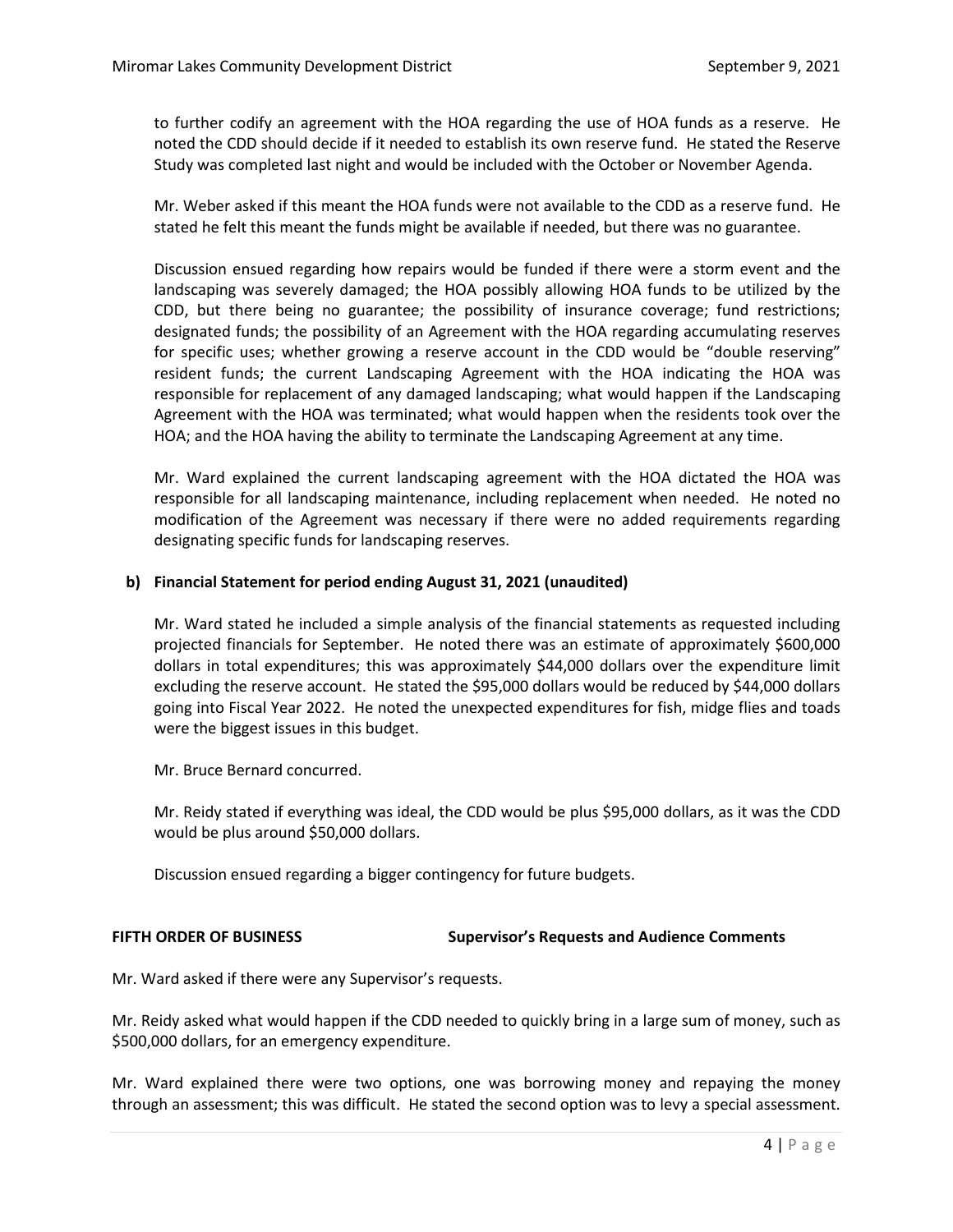He explained the process of levying a special assessment including notice, public hearings, billing<br>through tax rolls, collecting assessments etc through tax rolls, collecting assessments, etc.

Mr. Greg Urbancic indicated required notice for a special assessment public hearing was at least 30 days'<br>notice; therefore, it would take at least 45 days for a special special to the diring was at least 30 days' notice; therefore, it would take at least 45 days for a special assessment to be noticed.

Mr. Ward stated levying a special assessment took four months' worth of work.

Mr. Reidy stated if this were the case, the CDD should have a larger reserve fund for emergency purposes.

Mr. Refkin discussed the possibility of deferring billing to enable the CDD to levy a special assessment or budget the necessary funds into the next years' budget.

Discussion ensued regarding what might happen if deferred billing was not an option.

Mr. Ward noted the Reserve Study would be an excellent resource and would equip the CDD with the knowledge needed to begin establishing an appropriate reserve fund.

Mr. Refkin discussed incorporating the Bellavista stormwater management system into the CDD. He stated the Bellavista stormwater management system had been inspected approximately five years ago.<br>He noted he would be speaking with the Bellavista Barry in the composition of the vears ago. He noted he would be speaking with the Bellavista Board regarding stormwater management system<br>incorporation. incorporation.

Mr. Ward stated the existing 2012 Bonds which were refinanced some years ago had the ability to be refunded next year (the middle of 2022), therefore a subsetional some years ago had the ability to be refunded next year (the middle of 2022); therefore, early next year he would begin researching the<br>possibility of refinancing these Bonds. He discussed the window with a would begin researching the possibility of refinancing these Bonds. He discussed the possibility of rolling some of the leftover bond<br>funds into the reserve fund. He poted this was sale with the literature of the leftover bond funds into the reserve fund. He noted this was only possible through a bond refinance, never with a<br>bond issuance. He asked if there was only and introversed in the bond refinance, never with a bond issuance. He asked if there were any audience members present, or on audio or video, with any<br>questions or comments: there were none. questions or comments; there were none.

# **SIXTH ORDER OF BUSINESS**

**Adjournment** 

Mr. Ward adjourned the meeting at 2:35 p.m.

On MOTION made by Mr. Patrick Reidy, seconded by Ms. Mary LeFevre, and with all in favor, the meeting was adjourned.

**ATTEST:** 

**Miromar Lakes Community Development District** 

James P. Ward, Secretary

Alan Refkin, Chairman

Alan Refkin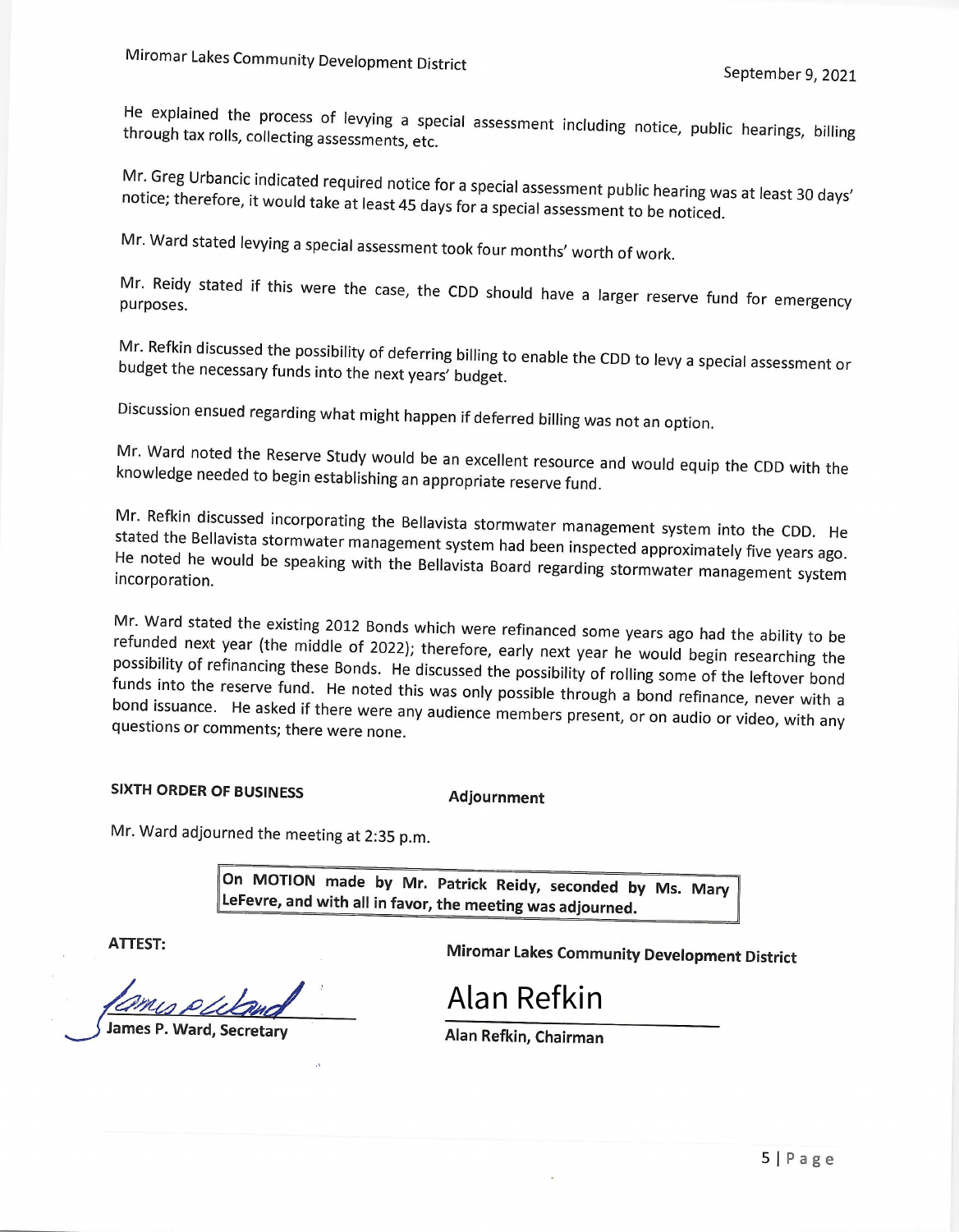Signature: <u>[Alan Refkin](https://na2.documents.adobe.com/verifier?tx=CBJCHBCAABAAf9u9DShIL-vYYyXcb2E68pFBet5LIcnn) (Oct 20, 2021 13:38 EDT)</u>

**Email:** arefkin@aol.com